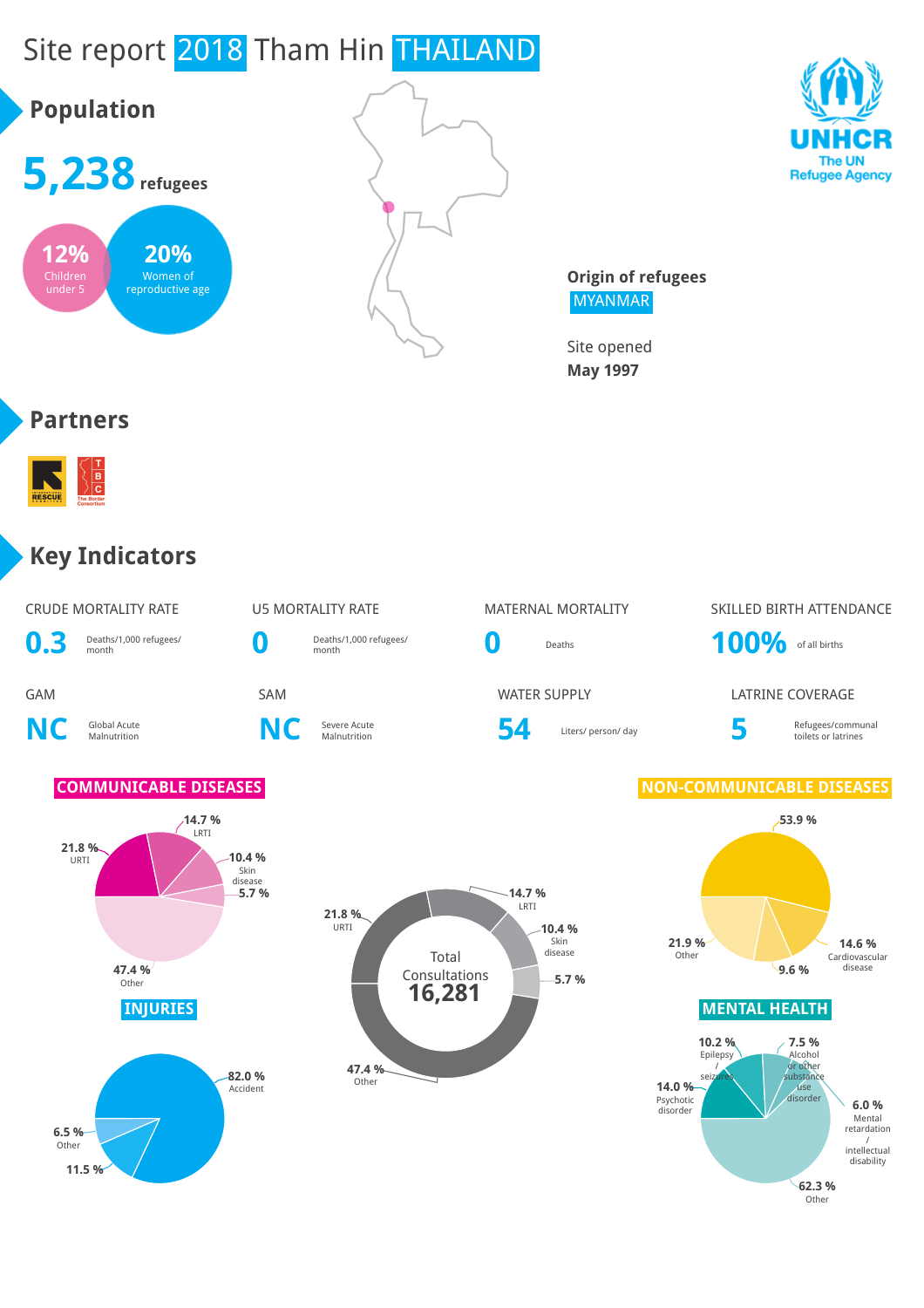### **Public Health**

| <b>HEALTH STAFFING</b>                                      | <b>INDICATOR</b> | <b>STANDARD</b> |                       | <b>MORBIDITY</b>                                 | <b>INDICATOR</b> | <b>STANDARD</b> |   |
|-------------------------------------------------------------|------------------|-----------------|-----------------------|--------------------------------------------------|------------------|-----------------|---|
| Number of medical doctors                                   |                  | 1: 50,000       | ◎                     | Incidence of malaria among children under        | $\mathbf{0}$     |                 |   |
| Number of qualified nurses                                  |                  | $1:$ < 10,000   | ◙                     | Incidence of watery diarrhoea among              | 47               |                 |   |
| Number of community health workers                          | 20               | 1: 1,000        | ◙                     | children under 5                                 |                  |                 |   |
| <b>ACCESS AND UTILIZATION</b>                               | <b>INDICATOR</b> | <b>STANDARD</b> |                       | Incidence of pneumonia among children<br>under 5 | 232              |                 |   |
| Consultations per trained clinician per day                 | 31               | < 50            | ◙                     | Incidence of pneumonia among over 5              | 38               |                 |   |
| Health utilisation rate (new visits / refugee /             | 2.9              | $1 - 4$         | $\bullet$             | Tuberculosis success rate                        | 100%             | < 90%           | ◙ |
| year)<br>Proportion of host population consultations        | 0%               |                 |                       | Were any MDR/X-TB cases diagnosed among<br>PoCs? | <b>No</b>        | <b>No</b>       | ೞ |
| <b>MORTALITY</b>                                            | <b>INDICATOR</b> | <b>STANDARD</b> |                       | <b>VACCINATION</b>                               | <b>INDICATOR</b> | <b>STANDARD</b> |   |
| <b>Crude Mortality Rate</b><br>(CMR) (/1000/month)          | 0.3              | < 0.75          | Ø                     | Full vaccination coverage                        | 118%             | < 95%           |   |
| <b>Under-five Mortality Rate</b><br>(U5MR) (/1000/month)    | 0.0              | $< 1.5$         | Ø                     | Measles vaccination coverage                     | 121%             | < 95%           |   |
| <b>Infant Mortality Rate</b><br>(IMR) (/1000 livebirths)    | 0.0              | < 30            | $\boldsymbol{\omega}$ | Source of vaccination data                       | <b>HIS</b>       |                 |   |
| <b>Neonatal Mortality Rate</b><br>(NNMR) (/1000 livebirths) | $\mathbf 0$      | < 20            | Ø                     | <b>IN-PATIENT DEPARTMENT (IPD)</b>               | <b>INDICATOR</b> | <b>STANDARD</b> |   |
| <b>OUTBREAK ALERT AND RESPONSE</b>                          | <b>INDICATOR</b> | <b>STANDARD</b> |                       | Average length of stay (days)                    | 6.5              |                 |   |
| Proportion of outbreaks investigated within 48<br>hours     |                  | 100%            |                       | Case fatality rate                               | 0.0              |                 |   |
| Number of outbreaks reported                                | $\mathbf 0$      |                 |                       | Hospitalisation rate                             | 137.5            | $50 - 150$      |   |

# **Reproductive Health**

| <b>ANTENATAL CARE</b>                                                                     | <b>INDICATOR</b> | <b>STANDARD</b> | <b>FAMILY PLANNING</b>                                                      | <b>INDICATOR</b> | <b>STANDARD</b> |  |
|-------------------------------------------------------------------------------------------|------------------|-----------------|-----------------------------------------------------------------------------|------------------|-----------------|--|
| Antenatal care coverage                                                                   | 98%              | > 90%           | Contraceptive prevalence rate                                               | 48%              | $\geq 30\%$     |  |
| Coverage of antenatal tetanus vaccination                                                 | 99%              | >95%            | Source of contraceptive prevalence data                                     | <b>HIS</b>       |                 |  |
| <b>DELIVERY CARE</b>                                                                      | <b>INDICATOR</b> | <b>STANDARD</b> | SEXUAL AND GENDER-BASED VIOLENCE (SGBV)                                     | <b>INDICATOR</b> | <b>STANDARD</b> |  |
| Proportion of births attended by skilled<br>personnel                                     | 100%             | $\geq 90\%$     | Total number of reported rapes                                              | n                |                 |  |
| Proportion of births conducted by caesarean<br>section                                    | 16%              | $5 - 15%$       | Proportion of eligible rape survivors provided<br>with PEP within 72 hours  |                  | 100%            |  |
| Proportion of newborn infants with low birth<br>weight (<2500 gs) (weighed within 72 hrs) | 7%               | < 15%           | Proportion of eligible rape survivors provided<br>with ECP within 120 hours |                  | 100%            |  |
| Proportion of teenage pregnancies                                                         | 12%              |                 | SEXUALLY TRANSMITTED INFECTIONS (STIS)                                      | <b>INDICATOR</b> | <b>STANDARD</b> |  |
| Still birth rate (/ 1000 total births / month)                                            |                  |                 | Number of genital ulcer diseases                                            |                  |                 |  |
| Number of maternal deaths                                                                 | 0                |                 | Number of Pelvic Inflammatory diseases                                      | 6                |                 |  |
| Proportion of maternal deaths investigated<br>within 48 hours                             |                  | 100%            |                                                                             |                  |                 |  |